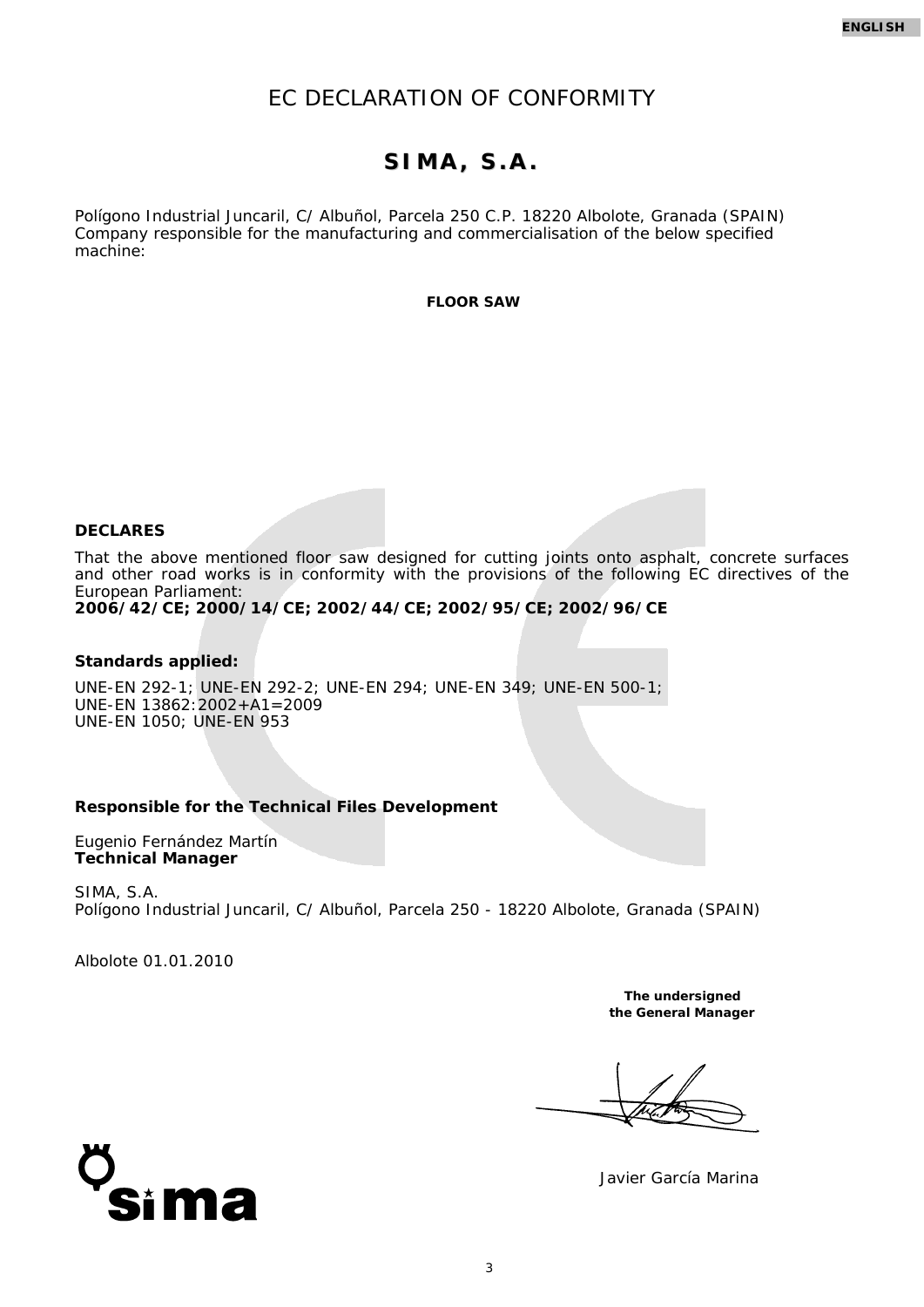# **CONTENTS**

| А.<br>В.<br>C.<br>D.<br>F. |  |
|----------------------------|--|
| F.<br>G.<br>Η.<br>Τ.       |  |
| J.<br>К.                   |  |
|                            |  |
|                            |  |
|                            |  |
|                            |  |
|                            |  |
|                            |  |
|                            |  |
|                            |  |
|                            |  |
|                            |  |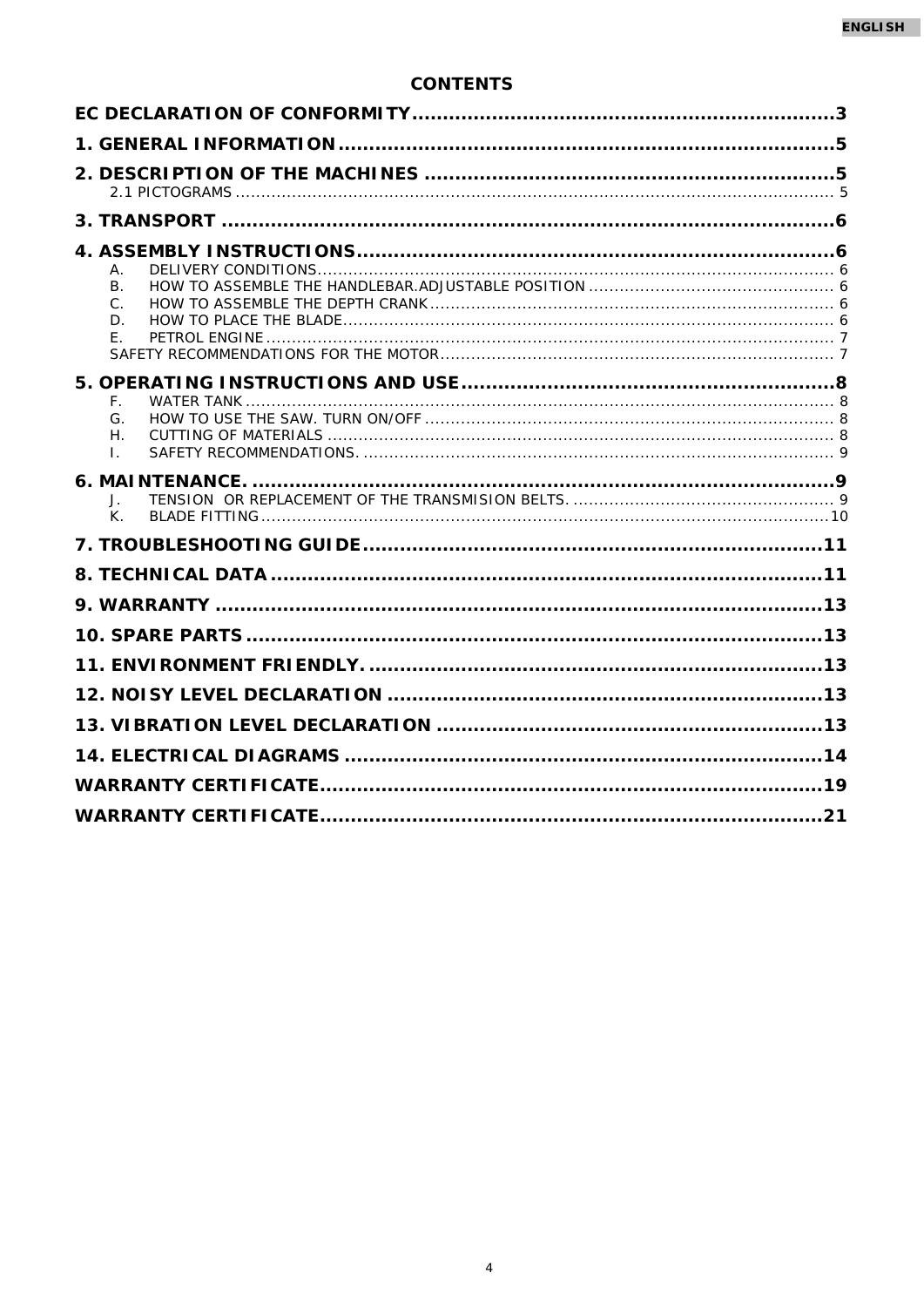## <span id="page-2-0"></span>**1. GENERAL INFORMATION**

#### **WARNING: before you operate this machine, you must read and study this manual.**

SIMA S.A. thanks you for purchasing the FLOOR SAW model COBRA-40/45

This manual provides you with all relevant information about how to use safely use the floor saw as far as service, maintenance and repairs are concerned. You will also find some relevant data directed to operators covering health and safety aspects. If all safety instructions are ensured the operator will get a safe service as well as a simple maintenance.

Accordingly it is of primary importance that the operator understands how to operate this equipment safely (for the use, maintenance or repairs)

#### **We recommend you to have this manual at hand while the saw is being used**

## **2. DESCRIPTION OF THE MACHINES**

- The floor saws SIMA S.A., model COBRA 40/45, are designed and manufactured to cut onto flat surfaces asphalt, concrete, terrazzo, granite or ceramics. High-speed diamond blades are used and advancement is manual.
- **Any misuse given to the bench saw will be considered as inappropriate and hazardous and remains forbidden**
- Water tank included.
- Security stop button on the chassis keyboard.
- Flexible rubber tires and aluminium rims with double pillow block bearings.
- Blade protection included and dual water cooling feed for blade directly from the water tank or from the mains inlet.
- Epoxy coating –Polyester to give high resistance to the chassis and keep it from rust
- Guide device to check the straightness of the cutting
- Easy to transport
- Ergonomic design which ease its handle at medium and large sites and guarantees top performance
- Cutting depth gauge for accurate depth of cut

## **2.1 PICTOGRAMS**

Pictograms included in the machine entail the following:





**USE HELMET AND EYE AND EAR DEFENDERS READ INSTRUCTIONS MANUAL**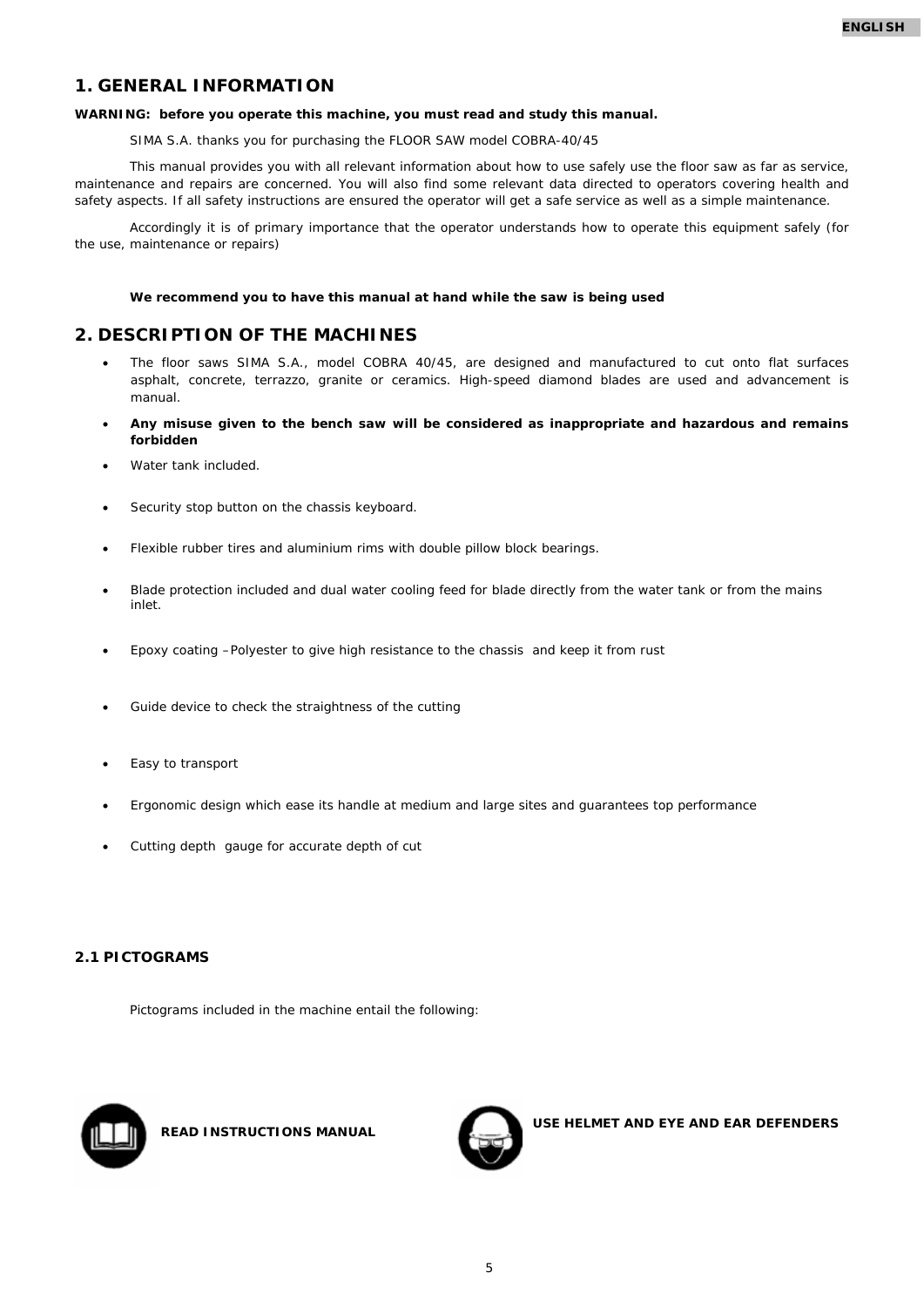<span id="page-3-0"></span>

**USE SAFETY GLOVES** 



**USE SAFETY FOOTWEAR**

## **3. TRANSPORT**

For short distances, the floor saw COBRA 40 can be transported onto its own wheels. Raise the blade fully and move the saw manually.

When the machine must be lifted, use the hook located on the front part. It will be then easy to fix steel cables or chains. (See figure 2). Its weight and dimensions make it easy to transport in small vehicles.

 **WARNING:** use highly- resistant cables or chains (bear in mind the weight of the machine and see the metal plate of the machine).

When the machine will be lowered, do it gently and avoid any strong bumps on the wheels that could damage the components. Elevate the machine where indicated by the arrow fig. 2.

## **4. ASSEMBLY INSTRUCTIONS**

### **A. DELIVERY CONDITIONS**

The different versions of floor saws model COBRA 40/45 are supplied and single packed into reinforced cardboard boxes onto a wooden pallet.

With the machine, the operator will find the following components:

• Steel chassis of the machine without blade and with the handlebar removed.

• Handlebar.

• a plastic bag containing a small lever for the adjustable blade wheel, a 4mm Allen key as well as an envelope with operator manual, the warranty voucher and engine manual.

#### **B. HOW TO ASSEMBLE THE HANDLEBAR.ADJUSTABLE POSITION**

The handlebar is dismantled when the machine is delivered because it is easy to fit and also to avoid too much packaging. To fix it, remove the screws and washers **(T, Fig.3)** from the chassis of the machine. Place the handlebar **(M, Fig.3)** onto the chassis as shown on figure 3 and tighten the screws.

The handlebar of the floor saw COBRA-40/45 has been designed to be adjusted to different types of operators.

How to adjust the handle? Loosen the screws (do not remove them) **(T, Fig.4)** and use the spanner supplied with the machine. Use the groove and push manually. The handle will rotate along the screws until it reaches a desired and comfortable position for the operator. Tighten again the screws. **(See Figure 4).** 

## **C. HOW TO ASSEMBLE THE DEPTH CRANK**

The adjustable depth crank **(M, Fig.5)** is supplied without the small handle assembled **(T, Fig.5)** for packaging reasons and to avoid any breakages during the transport. It is easy to fit: thread it to the crank and use the Allen key 4 mm **(A, Fig.5)** supplied with the machine.

## **D. HOW TO PLACE THE BLADE**

A good choice ensures performance and improves final results.

Blades must be cooled. Accordingly the floor saw COBRA 40/45 has a water spray system that ensures a steady stream of water.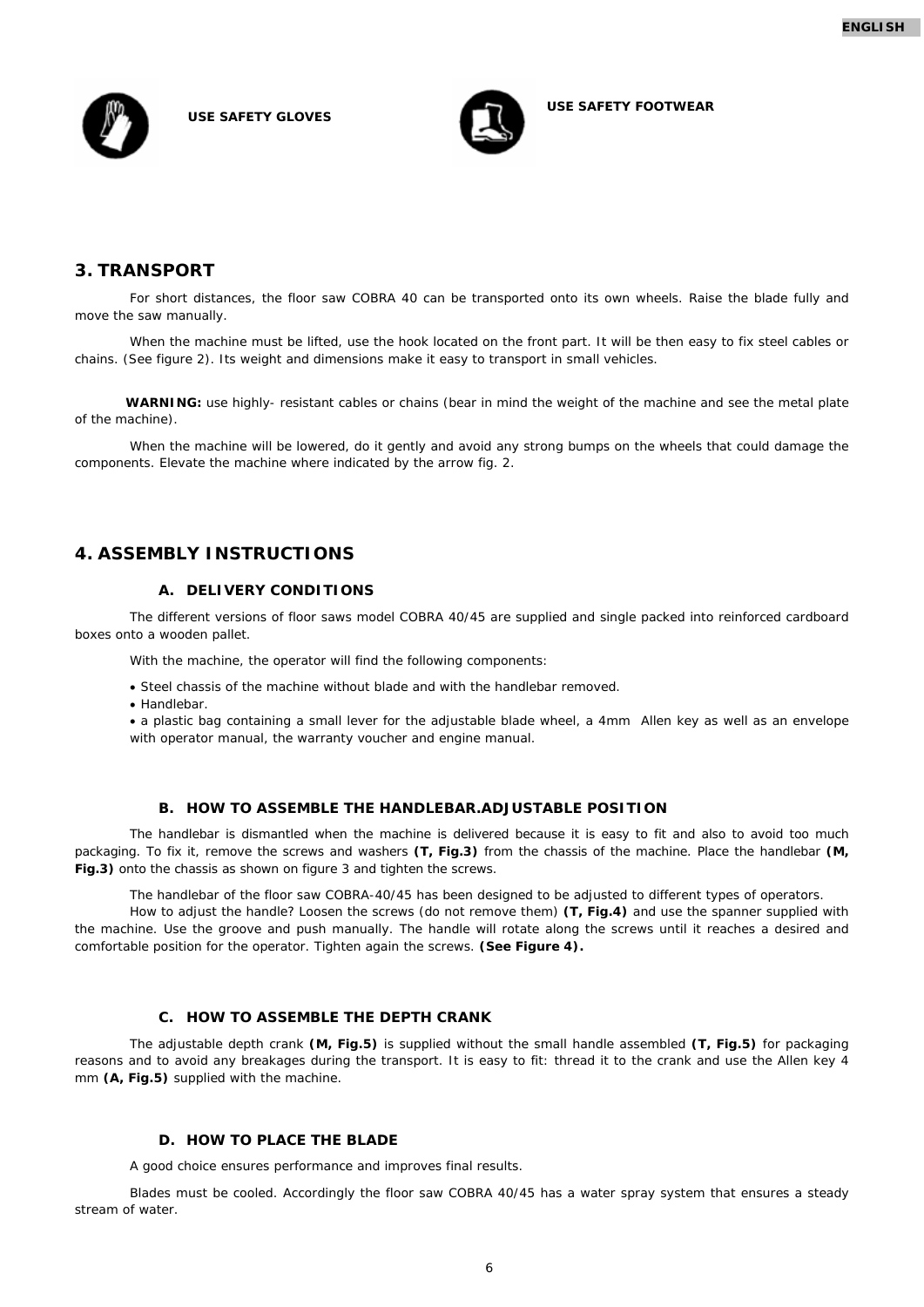<span id="page-4-0"></span>The blade guard of the model COBRA 40/45 **(P, Fig.6)** can be lifted at one of its ends: assembly and blade replacement are then quick and easy.

To place or change the blade, you must proceed as follows:

• Loosen the screw **(A, Fig.6)** from the chassis using the 17 mm flat spanner supplied with the machine. There is not need to remove it completely.

• Raise the blade guard to its maximum onto the screw **(B, Fig.6)** 

• Block the rotation of the blade shaft with the 30 mm spanner **(L, Fig.7)** provided. The blade shaft has been designed with two flat faces and thus allows placing the spanner without trouble.

• Loosen the screw of the blade shaft **(C, Fig.7)** using the 36 mm flat spanner supplied **(P, Fig.7)** and remove the outer flange **(E, Fig.7)**. WARNING: **the nut is thread on the left.** 

• Place the blade on the shaft and coincide the small hole with the dowel pin of the inner flange plate. **(I, Fig.7)**.

• Replace the outer flange plate making certain that the dowel pin passes through the blade into the rear flange plate. Tighten firmly using the two flat spanners provided.

• Close the blade guard on the opposite direction and fix it to the chassis with the screw.

**Be sure that the rotation of the tool is always correct.** It must coincide with the arrow drawn on the blade as well as with the arrow painted on the blade guard.

**Check that the blade and the flanges adjust perfectly** before tightening the nut.

## **E. PETROL ENGINE**

The floor saw model COBRA is supplied without gasoline but with engine oil.

**You must follow all the instructions described in the motor manual.** 

To top up the fuel tank with gasoline, use a funnel or similar so as to avoid hazardous overflows or any leakage that could affect any component.

Before starting up the motor, check the motor oil level. The machine must be placed onto a flat area with the motor off, if necessary, complete the necessary level with the correspondent oil type recommended by the manufacturer of the motor.

#### **SAFETY RECOMMENDATIONS FOR THE MOTOR**

- **Top up the fuel tank with gasoline, but do not fill excessively, refuelling must be made safely into ventilated areas.**
- **Avoid the inhalation of steams issued by the fuel tank.**
- **Avoid the spilling of fuel, the steams and spilled fuel are under certain conditions highly inflammable and can catch Fire.**

• **Do not smoke during the operation and avoid any presence of fire or sparks, even at the place where the fuel is deposited.** 

• **In case of fuel spilling, clean the work zone and allow the dissipation of steams before starting the motor up.** 

- **Do not place inflammable elements on the motor.**
- **Avoid the contact of fuel with the skin.**
- **Do not allow the use of the motor without the necessary instructions.**
- **Do not touch and do not allow others to touch the motor while it is still hot. This may cause burns.**
- **Do not allow children or domestic animals to approach the motor.**
- **Maintain the fuel out of reach of children.**

• **Never refuel the engine whilst the engine is ON and do not smoke. Refuelling must be made safely into ventilated areas.**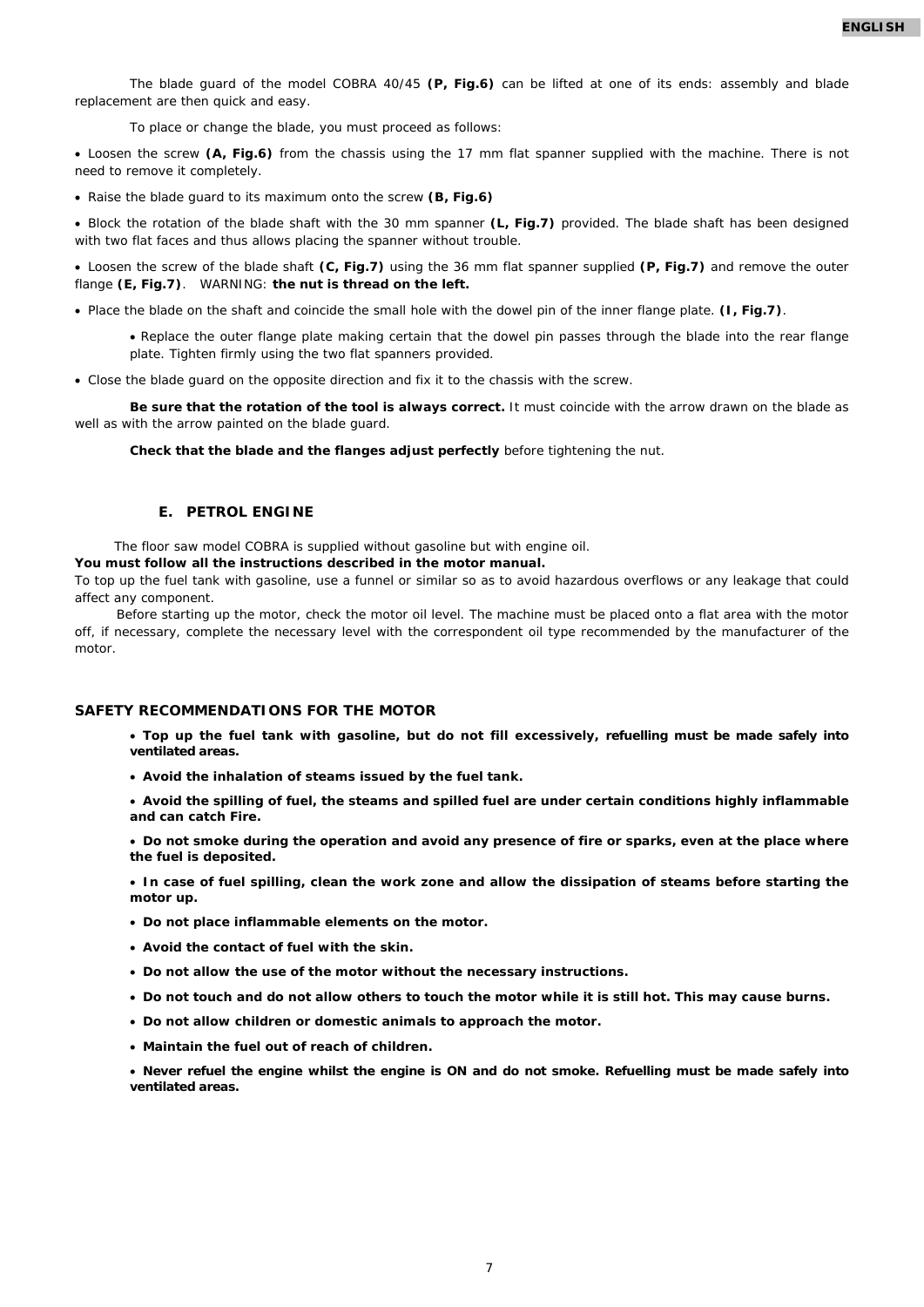**ENGLISH** 

## <span id="page-5-0"></span>**5. OPERATING INSTRUCTIONS AND USE**

**Warning:** you must follow all the mentioned safety recommendations and comply with the directives about labour accidents and risks.

#### **F. WATER TANK**

The floor saw COBRA 40/45 is supplied with a water tank of 40 litres **(D, Fig.8).**

#### HEIGHT REGULATION

The floor saws COBRA are equipped with a height regulation system which is situated on the depth crank located on the front part of the machine **(M, Fig.8)**. To lower the blade into the cut, turn the control lever in the sense of the hands of a clock. To raise the blade, do it in the opposite direction as shown on the symbols of the machine **(See Figure 8).** 

The position of the blade is shown on the cutting depth indicator. **(A, Fig 8)** 

To avoid vibrations due to unforeseen rotations of the control lever, the machine is equipped with a simple mechanism which blockades the control lever onto the desired position (B, Fig.8). Each time that the height regulation is being modified, you must release the lever.

#### **G. HOW TO USE THE SAW. TURN ON/OFF**

To start the engine, proceed as follows:

#### **WARNING: Do not expose the machine to rainfall. Always work at well illuminated work zones.**

- Raise the blade until it stays some centimetres above the ground, as indicated in section
- Check the engine oil level. If too low, the engine will not start.
- Open the fuel cock.
- Close the choke. (There is no need to close it if the engine is warm or temperature is high.)
- Place the choke lever halfway.
- Turn the engine stop switch to **ON** position.
- Turn the machine switch to **I** position **(C, Fig.9)**.
- Start the engine and pull the handle of the recoil starter.

• Let the engine idle halfway for a couple of minutes and then open the fuel cock. Then open gradually the choke until fully open.

• To stop the engine, set the speed control lever to the low speed position and place the machine switch to **O** position **(C, Fig.9)**. **There is no need to turn the engine switch to OFF position** because the machine includes an ON/OFF switch which is more comfortable for the operator.

• Close the fuel cock.

**For further details, consult the engine manual.** 

## **H. CUTTING OF MATERIALS**

Before starting to cut, the following recommendations are to be taken into account:

Start the engine with the blade out of the cutting zone as indicated in section

**Place** the machine with the blade onto the **cutting line** and lower the **pointer guide (G, Fig.10).** This will ease advancement.

Before starting to cut, open the water tank tap **(A, Fig.10).** The blade must be cooled properly. An insufficient cooling could cause an early failure and other damages.

Set the throttle to maximum and plunge the blade slowly as indicated in section **until** you reach the desired depth**.** While the blade lowers, the saw will then have a gentle forward movement to achieve the cut.

Once achieved the desired depth, push gently the saw forward over the pre-determined cutting line. The speed of travel will be determined by the conditions of the depth, the hardness of material and power motor. **If the blade intends to force or curve it is due to an excessive advancement**. Then reduce it.

Do not try to correct the cutting line and force the saw as this will cause damage to the blade or other components.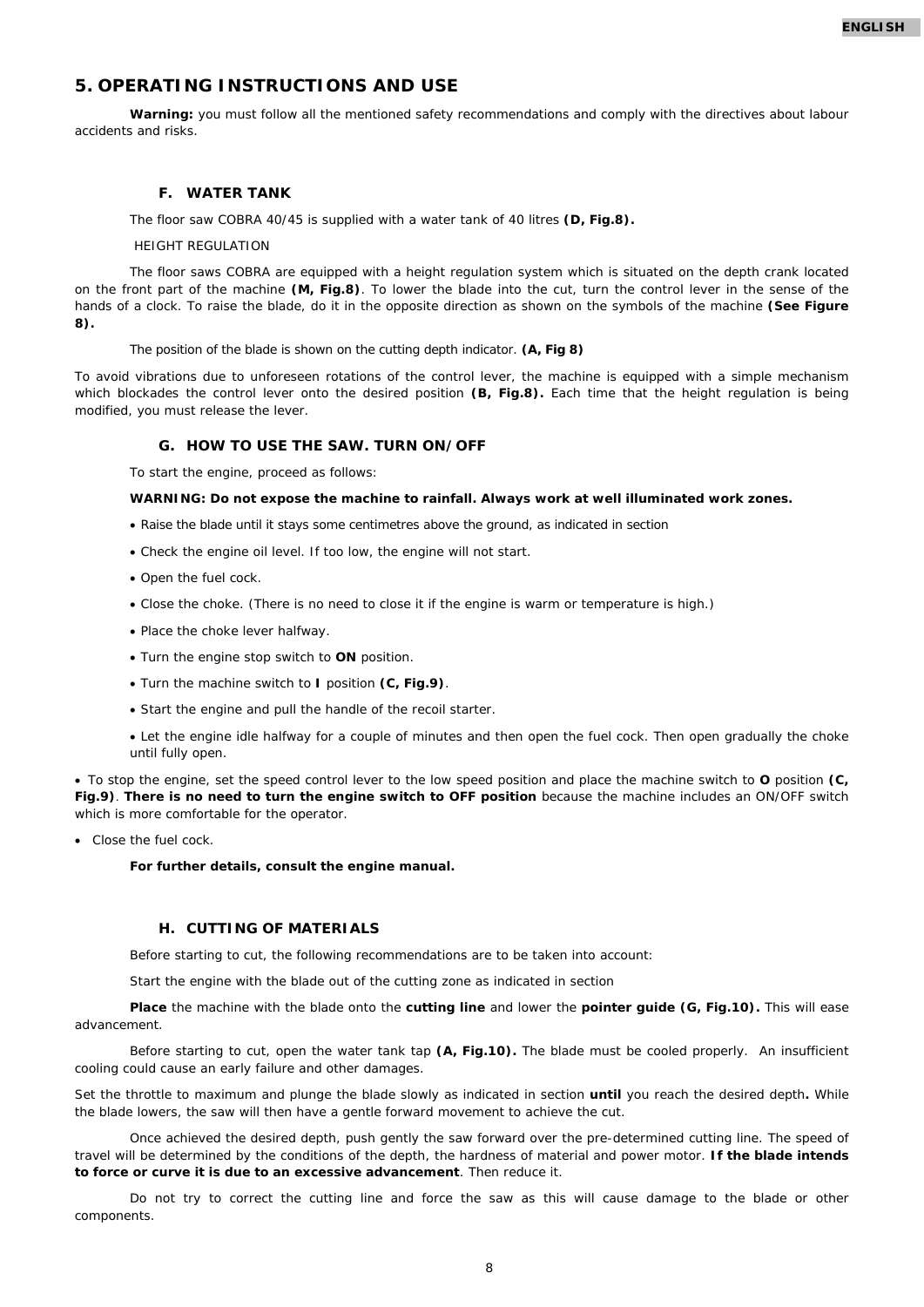<span id="page-6-0"></span>To stop the saw, raise the blade from the cutting zone as indicated before. **Never stop the saw while the blade is cutting.** 

#### **I. SAFETY RECOMMENDATIONS.**

Before operating the machine, read carefully the instructions and keep the safety information at hand.

- The floor saws SIMA, S.A. must be used by operators that fully understand how to operate them safely.
- Check that all components are present and secure and that the machine is totally operative.
- Cordon off the machine if all guards are not fitted.

• It is advisable to wear safety goggles, safety footwear and ear defenders. Always use personal protective equipments

- Keep members of the public and unauthorized personnel at a safe distance.
- Remove any wear clothing that could be caught in the equipments  $\zeta$  moving parts.
- Always switch off the motor before transporting, moving it around the site or servicing it.
- Before starting the motor, check that the blade does not touch the surface being cut.
- Make sure that work areas are adequately ventilated as exhaust fumes produced by the engine are highly toxic.
- Take special care not to touch exhaust pipe while the saw is operating as it can burn. Let it cool for a while after stopping the engine.
- Keep in mind the safety recommendations of the engine and consult the engine manual for detailed guidance.
- Do not use water under pressure to clean electrical circuits or elements.
- At the end of each working day turn the machine off and disconnect it.

#### **SIMA, S.A. will not be held liable for consequential or other damages in connection with the floor saw COBRA or by reason of or the inability to use the machine for any purpose.**

## **6. MAINTENANCE.**

Maintenance must be done by operators that fully understand how to operate them safely.

- Any maintenance must be carried out while the engine is off.
- Always bear in mind the safety recommendations described in this manual as well as those of the engine manual.
- **Lubricate every 80 hours** the brackets with bearings the depth screw support bracket and the cutting depth screw.
- **Check the engine oil level** and always set the floor saw on level ground. The engines assembled onto the COBRA 40 are equipped with an alarm that shows a low oil level. When oil level is too low, the engine will not start. So, fill up as necessary.
- Use oil type SAE 15W- 40.
- Clean frequently the saw and if you observe any anomaly or signs of damage, consult your technicians.
- Do not forget to remove the tools used.
- It is forbidden to modify any components, pieces, elements or characteristics of the machine. SIMA, S.A. will not be held liable for any consequences due to the non observance of the above recommendations.
- Cover the machine with a waterproof cover.

#### **J. TENSION OR REPLACEMENT OF THE TRANSMISION BELTS.**

The transmission belts **(C, Fig.10)** should be checked after some time and then should be adjusted if necessary. Check frequently the belt tension and place finger pressure on the top of the belt. The belt should deflect around 8 mm.

Normal wear of the transmission belts can also mean that they should be replaced.

To check the belt tension, remove the belt guard **(P, Fig.10)** loosening the screws **(T, Fig.10)** and adjust them or replace them.

If the belt tension requires adjustment, adjust the engine's position backwards loosening the nuts **(A, Fig.10)** and tighten the screw **(R, Fig.10).** Once set, tighten again the nuts of the engine.

 If the belt tension needs replacement, adjust the engine's position forward and loosen the nuts and screw **R**. Then remove them and replace them. After, adjust again the engine until you reach a correct tension for the belts. Tighten again the nuts of the engine.

Whenever you remove the belt guard **P**, check the pulley alignment between the engine pulley and the blade pulley. Take a ruler, place it and check that there is no room left between.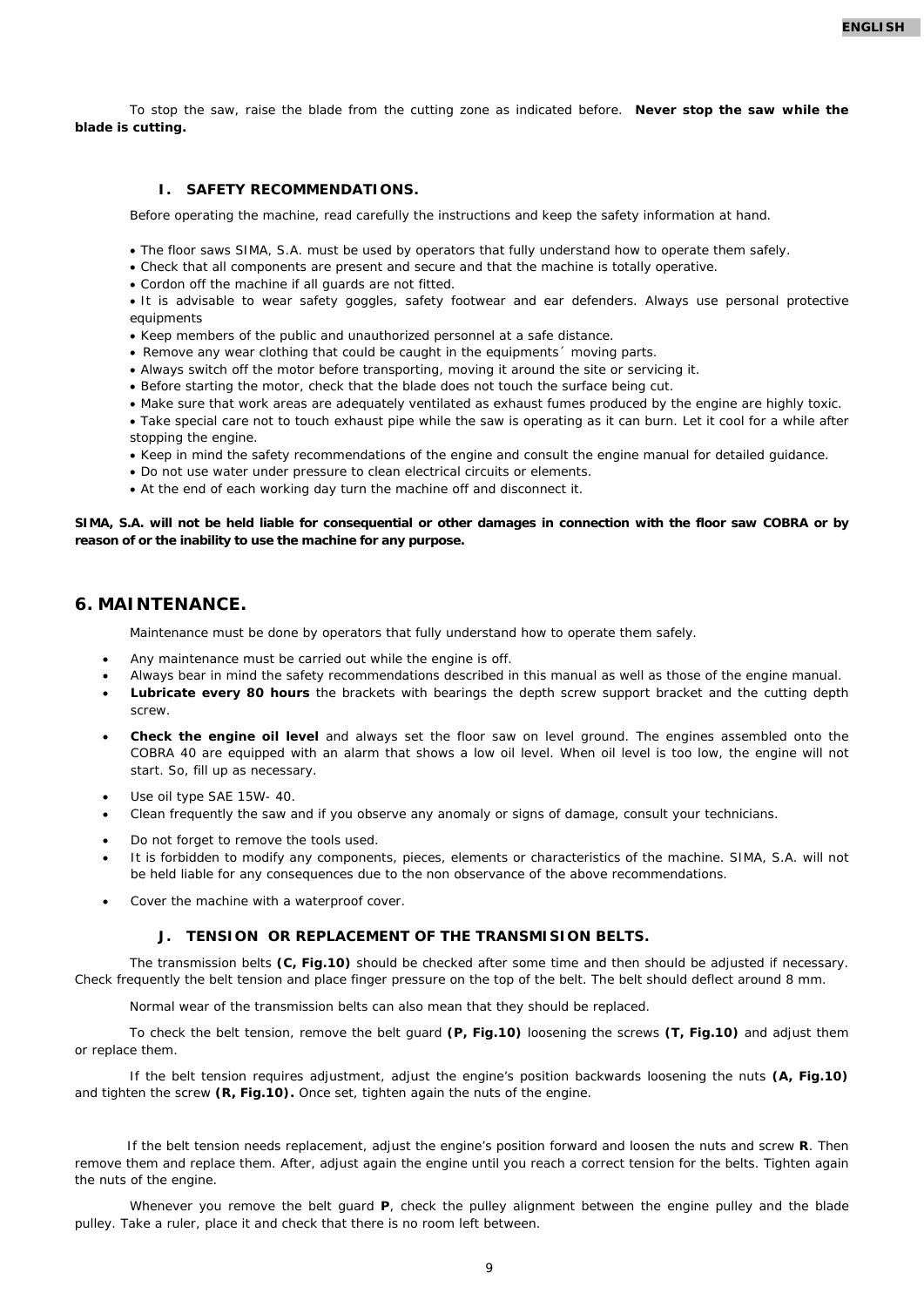<span id="page-7-0"></span>If the alignment is incorrect, adjust the engine's position until the pulley is aligned and belt tension is correct.

Finally, replace the belt guard **(P, Fig.10)** and fix it with its screws.

#### **IMPORTANT**

**The transmission belts should be checked after 8 working hours and then should be adjusted. It has been demonstrated that after many working hours the length of the standard-made profile driving belts increases due to frictions, high temperatures, other tensions, etc….** 

**When the driving of the machine is being made through toothed-made profile flat belts, it is not necessary to adjust them. In that case, an excessive tension is not appropriate for the correct functioning of the machine.** 

## **K. BLADE FITTING**

The cutting blade is one of the most important elements of the floor saw. A good blade is fundamental to get an utmost performance of the machine. Change it ASAP if necessary.

Always use genuine SIMA blades and choose the most appropriate for the material being cut. SIMA S.A. offers you a wide range for all your applications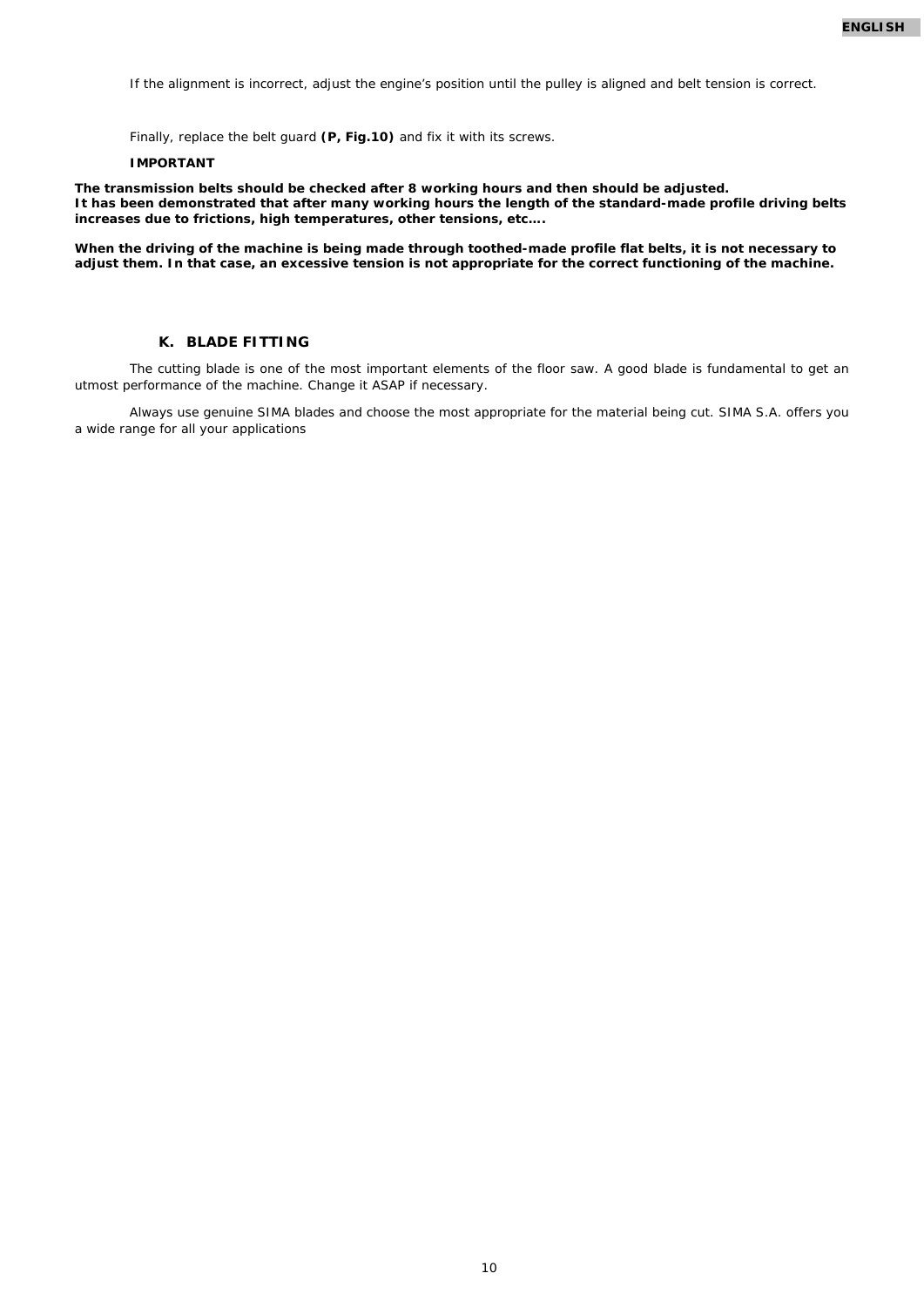# <span id="page-8-0"></span>**7. TROUBLESHOOTING GUIDE**

| <b>PROBLEM</b>                     | <b>CAUSE</b>                              | <b>REMEDY</b>                |
|------------------------------------|-------------------------------------------|------------------------------|
|                                    | Low oil level alert is ON                 | Top up as necessary          |
| The engine will not start          | Fuel cock closed                          | Open fuel cock               |
|                                    | Engine switch or machine switch is<br>OFF | Turn switches to ON position |
|                                    | Insufficient throttle                     | Fully open throttle          |
|                                    | Belts incorrectly tensioned               | Re-tension belts             |
| Blade not turning and will not cut | Excessive advancement                     | Reduce the advancement       |
|                                    | Inappropriate blade                       | Use the appropriate blade.   |
|                                    | Low tension                               | Revise the engine            |
|                                    | Insufficient cooling                      | Check water flow             |
| Early wear of the blade            | Excessive advancement                     | Reduce the advancement       |
|                                    | Inappropriate blade                       | Use the appropriate blade.   |
|                                    |                                           | Re-tension belts             |
| Early wear of the transmission     | Belts are slipping over the pulleys       | Reduce the advancement       |
| belts                              |                                           | Use the appropriate blade.   |
|                                    | Pulleys incorrectly tensioned             | Re-tension pulleys           |

# **8. TECHNICAL DATA**

| <b>DATA</b>                    | <b>COBRA-40-G13H</b>                 | COBRA-40-G13,5R                      |
|--------------------------------|--------------------------------------|--------------------------------------|
| <b>MOTOR</b>                   | HONDA GX390                          | ROBIN EH41D                          |
| <b>FUEL TYPE</b>               | Unleaded                             | unleaded                             |
| <b>ENGINE START-UP</b>         | recoil                               | recoil                               |
| <b>MAXIMUM POWER</b>           | 13HP/9,6KW                           | 13,5HP/9,9KW                         |
| <b>RPM</b>                     | 3600 R.P.M.                          | 3600 R.P.M.                          |
| ADVANCEMENT                    | Manual                               | Manual                               |
| Ø BLADE CAPACITY               | 400 mm                               | 400 mm                               |
| Ø BLADE BORE SIZE              | 25,4 mm                              | 25,4 mm                              |
| <b>BLADE MOUNTING</b>          | Right hand side                      | Right hand side                      |
| <b>CUTTING DEPTH</b>           | 120 mm                               | 120 mm                               |
| <b>WATER TANK CAPACITY</b>     | 40 Litres                            | 40 Litres                            |
| <b>COOLING ENTRANCE</b>        | <b>Blade face</b>                    | <b>Blade face</b>                    |
| WEIGHT (UNPACKED)              | 108 Kg.                              | 108 Kg.                              |
| <b>CUTTING DEPTH INDICATOR</b> | Mechanical handle and graduated dial | Mechanical handle and graduated dial |
| DIMENSIONS L x W x H (mm)      | 1580x620x930                         | 1580x620x930                         |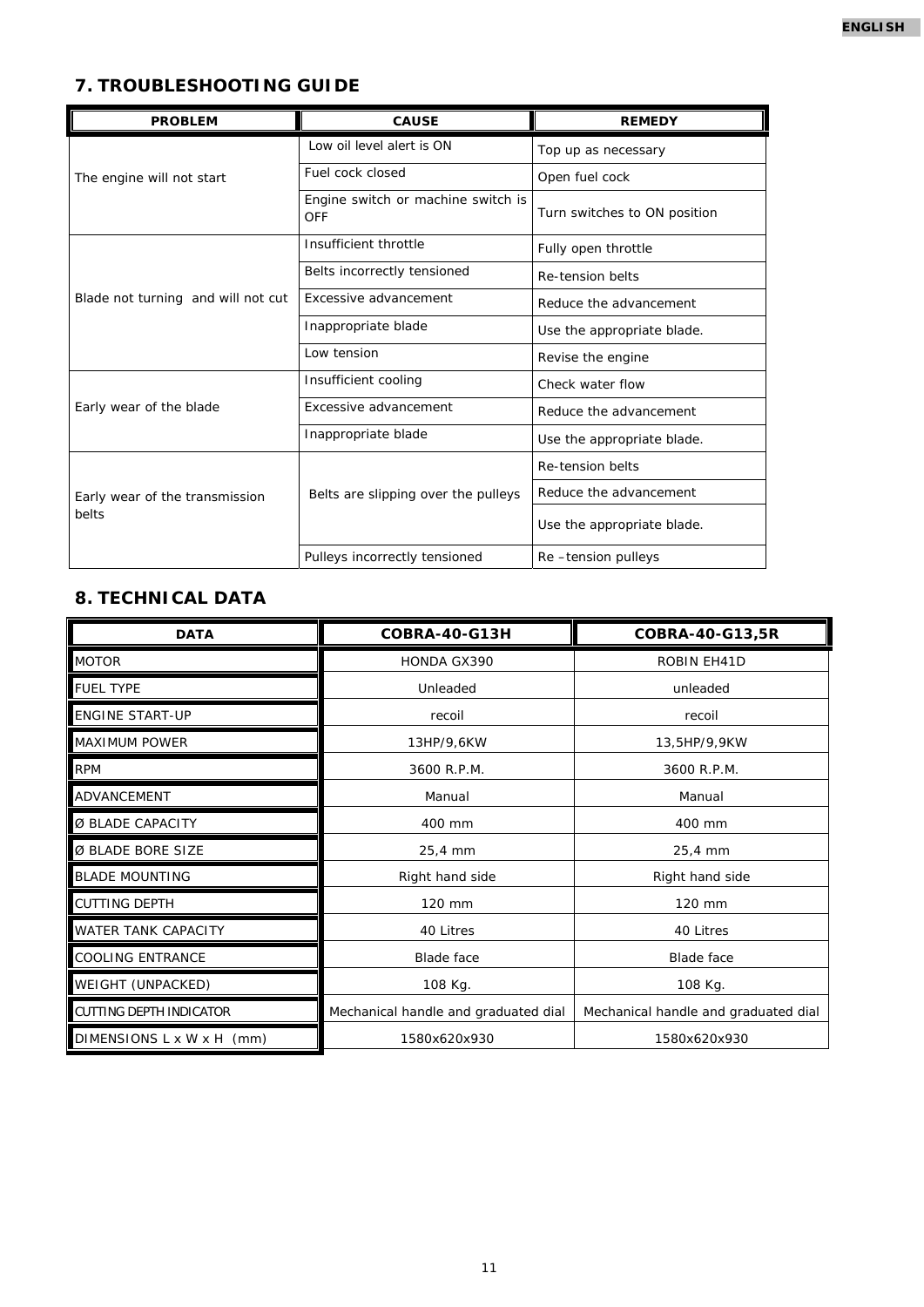| <b>DATA</b>                    | <b>COBRA-45-G13H</b>                 | COBRA-45-G13,5R                      |
|--------------------------------|--------------------------------------|--------------------------------------|
| <b>MOTOR</b>                   | HONDA GX390                          | ROBIN EH41D                          |
| <b>FUEL TYPE</b>               | unleaded                             | unleaded                             |
| <b>ENGINE START-UP</b>         | recoil                               | recoil                               |
| <b>MAXIMUM POWER</b>           | 13HP/9,6KW                           | 13,5HP/9,9KW                         |
| <b>RPM</b>                     | 3600 R.P.M.                          | 3600 R.P.M.                          |
| ADVANCEMENT                    | Manual                               | Manual                               |
| Ø BLADE CAPACITY               | 450 mm                               | 450 mm                               |
| Ø BLADE BORE SIZE              | 25,4 mm                              | 25,4 mm                              |
| <b>BLADE MOUNTING</b>          | Right hand side                      | Right hand side                      |
| <b>CUTTING DEPTH</b>           | 145 mm                               | 145 mm                               |
| WATER TANK CAPACITY            | 40 Litres                            | 40 Litres                            |
| <b>COOLING ENTRANCE</b>        | <b>Blade</b> face                    | <b>Blade</b> face                    |
| WEIGHT (UNPACKED)              | 108 Kg.                              | 108 Kg.                              |
| <b>CUTTING DEPTH INDICATOR</b> | Mechanical handle and graduated dial | Mechanical handle and graduated dial |
| DIMENSIONS L x W x H (mm)      | 1580x620x930                         | 1580x620x930                         |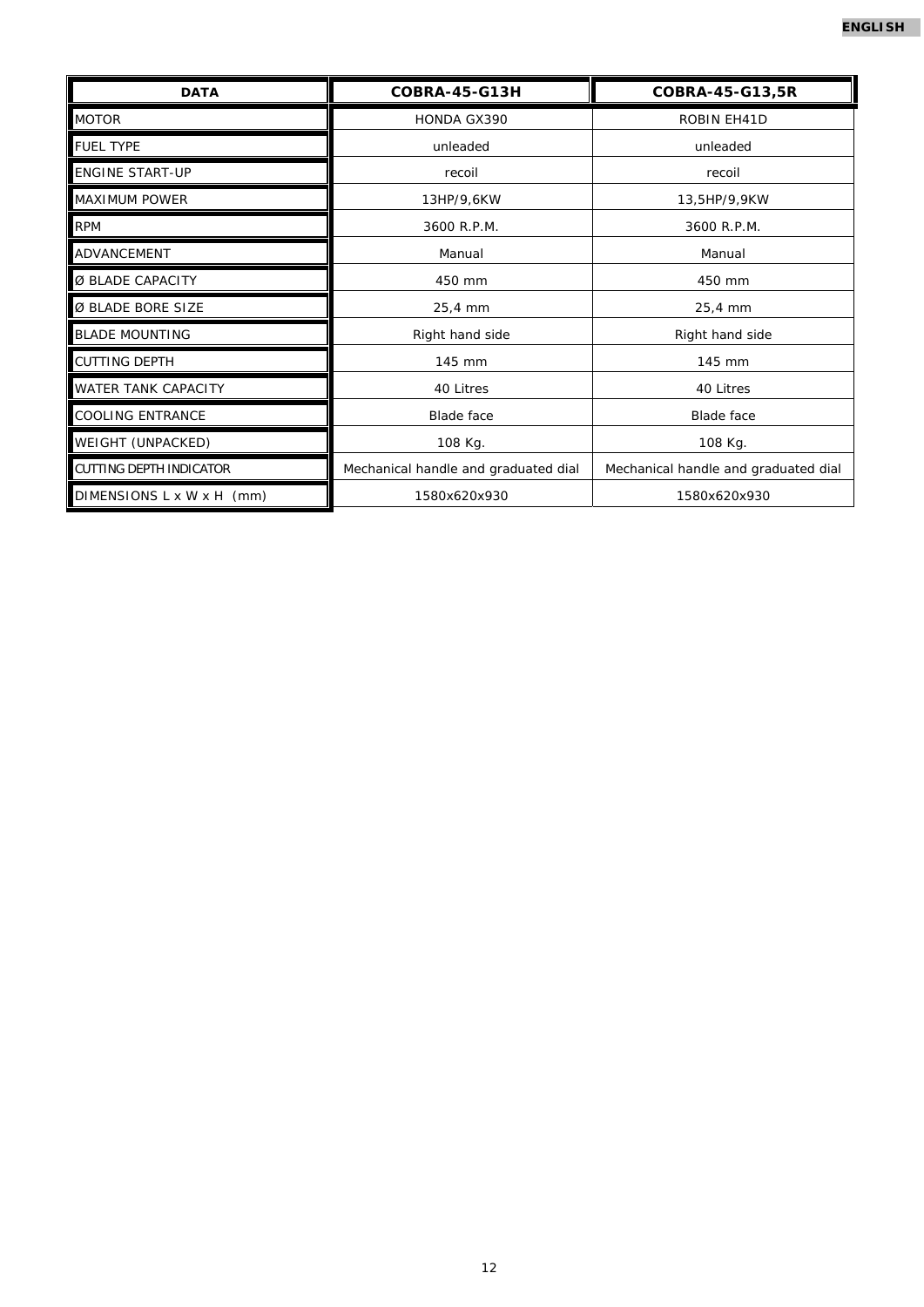## <span id="page-10-0"></span>**9. WARRANTY**

SIMA, S.A. has got a technical net "SERVI-SIMA" that fully guarantees all its products against defects in design, taking responsibility in the repairs or the faulty equipment for the warranty period

At the backside of the warranty certificate, all WARRANTY CONDITIONS are specified.

Warning: this warranty certificate will be cancelled in case of unpaid bills.

SIMA, S.A. is free to modify its saws without prior notice

## **10. SPARE PARTS**

The spare parts available for the floor saws model COBRA 40/45, manufactured by SIMA, S.A. are identified in the spare map included in this manual.

For any spare parts order, contact our After-Sales Service and indicate your **part number, model, serial number** and **year of manufacturing**. (You can find these details on the metal plate on the machine)

## **11. ENVIRONMENT FRIENDLY.**



Raw materials have to be collected instead of throwing away residues. Instruments, accessories, fluids and packages have to be stored into specific places for ecological reasons. Plastic components must be marked for selective recycling



**R.A.E.E. Residues arising from electrical and electronic instruments have to be stored into specific places for selective collection.** 

## **12. NOISY LEVEL DECLARATION**

**Level of acoustic power issued by the machine** 

COBRA-40/G13H LWA (dab) 95 COBRA-40/G13R LWA (dBa) 95

## **13. VIBRATION LEVEL DECLARATION**

**Level of exposure time towards vibrations transmitted to hand-arm is:** 

| <b>MODEL</b>  | LEFT HAND $m/s^2$ | RIGHT HAND $m/s^2$ |
|---------------|-------------------|--------------------|
| COBRA-40/G13H | 0.00510968383     | 0.00223113067      |
| COBRA-40/G13R | 0.00510968383     | 0.00223113067      |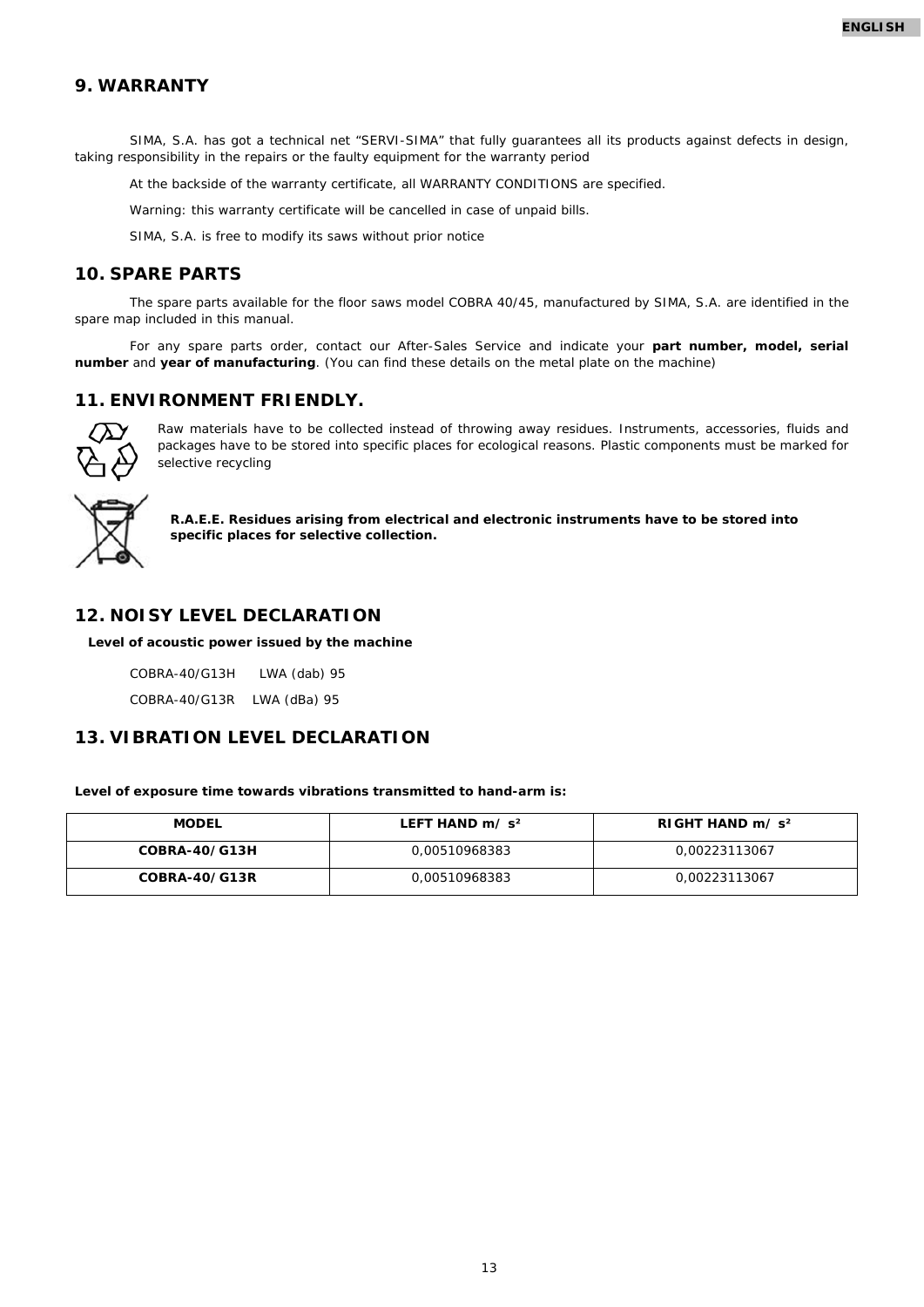# <span id="page-11-0"></span>**14. ELECTRICAL DIAGRAMS**

## **ELECTRICAL DIAGRAMS COBRA 40-45 G13 Motor Robin**

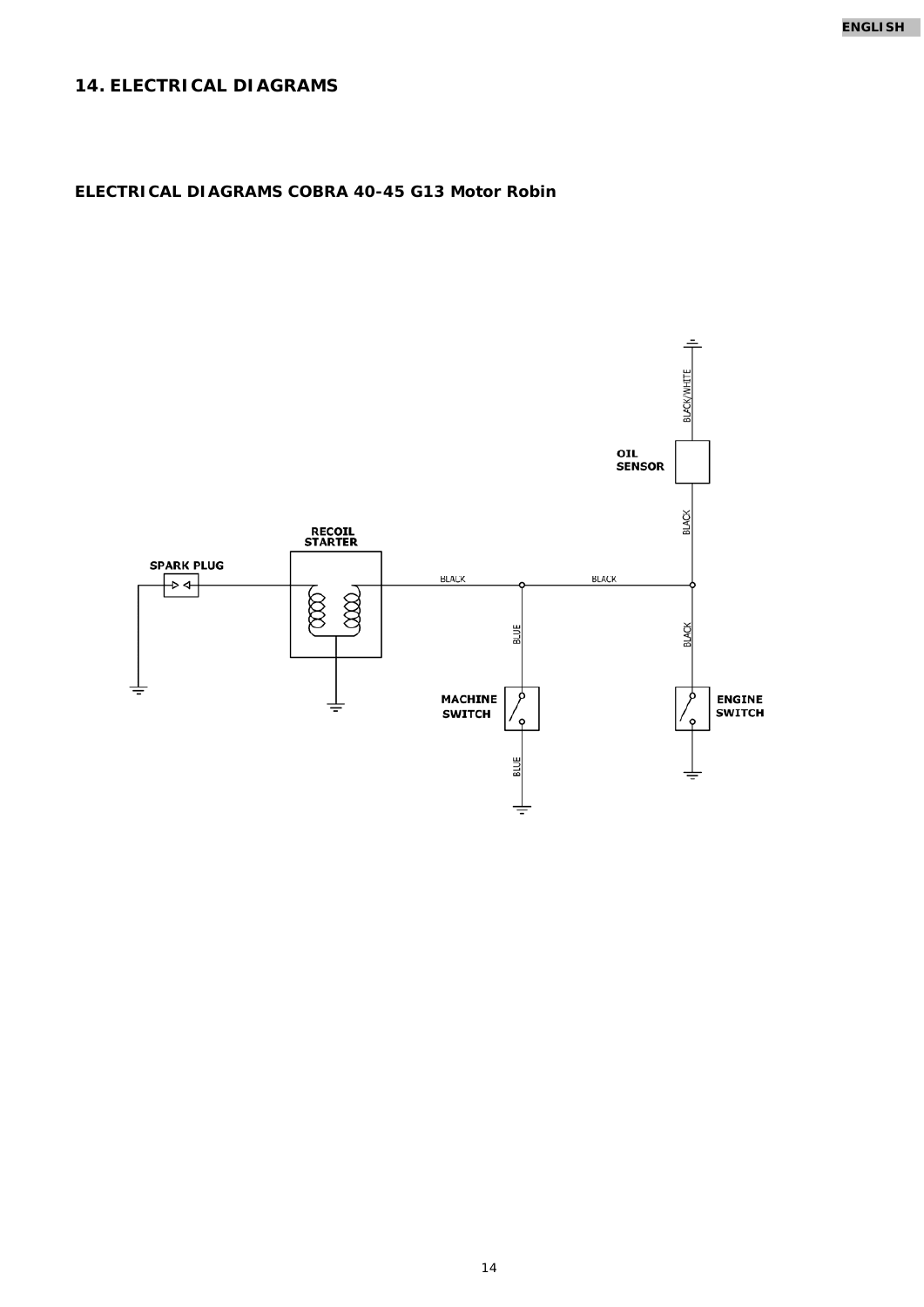## **ELECTRICAL DIAGRAM COBRA 40-45 G13 Motor Honda**

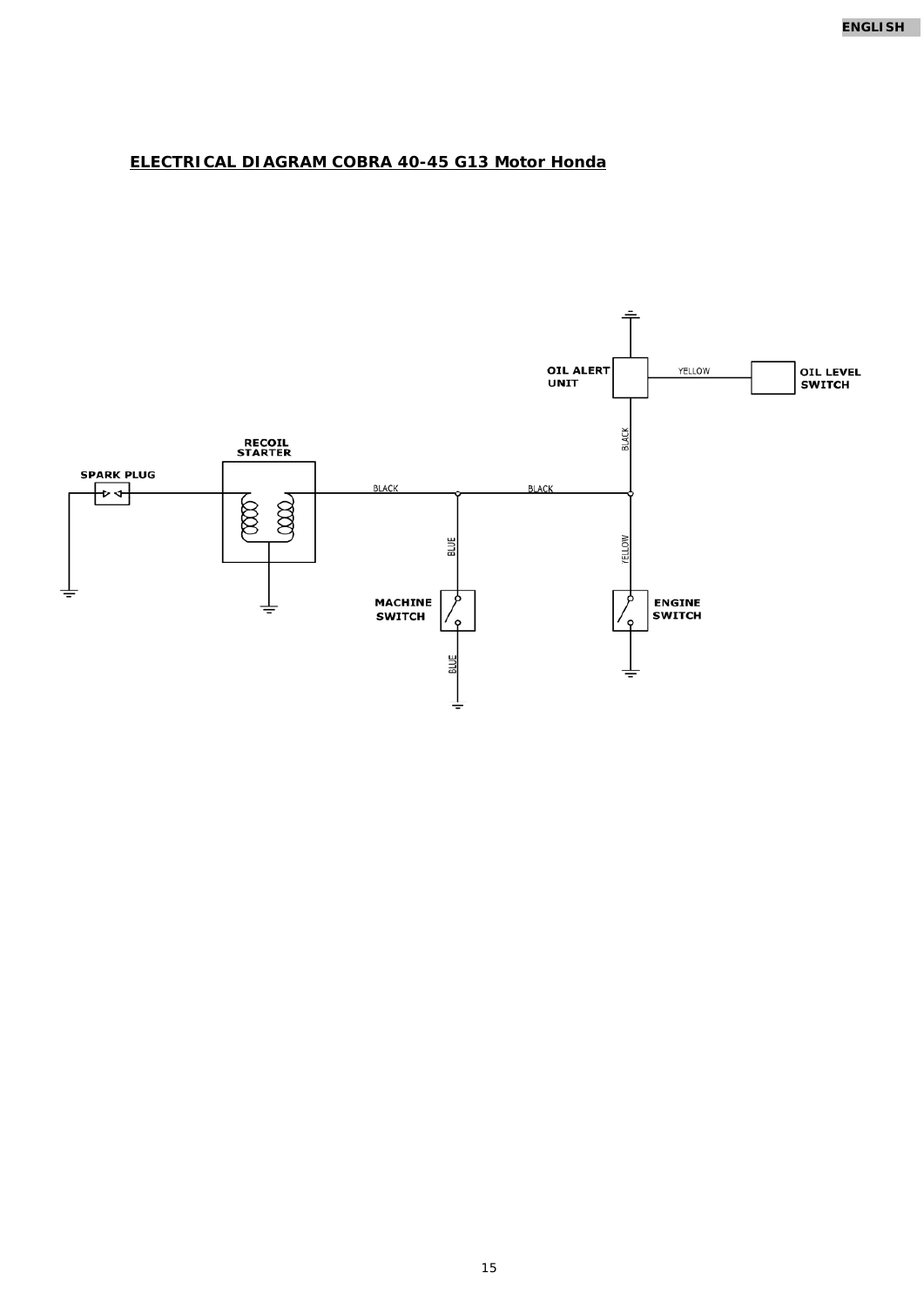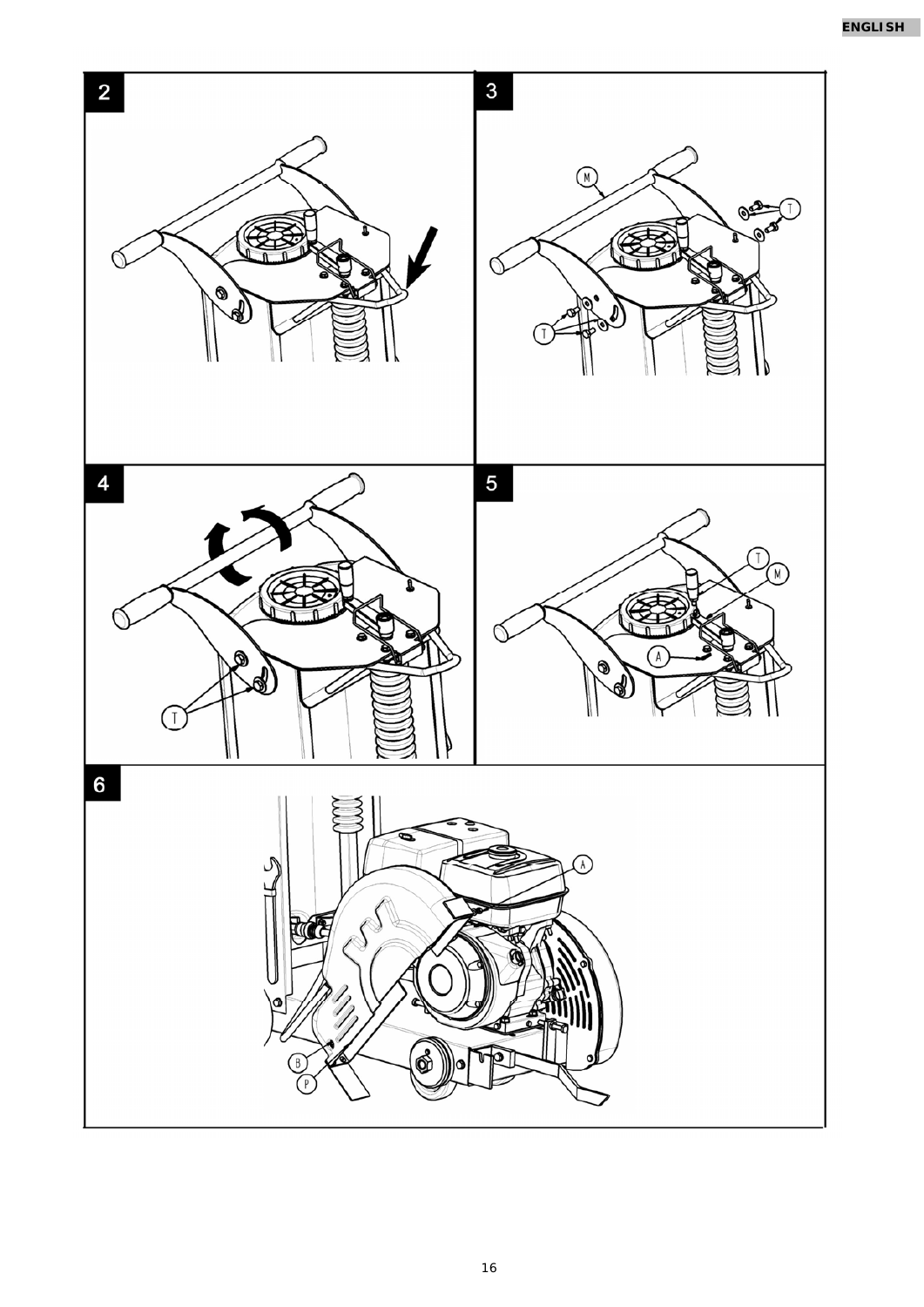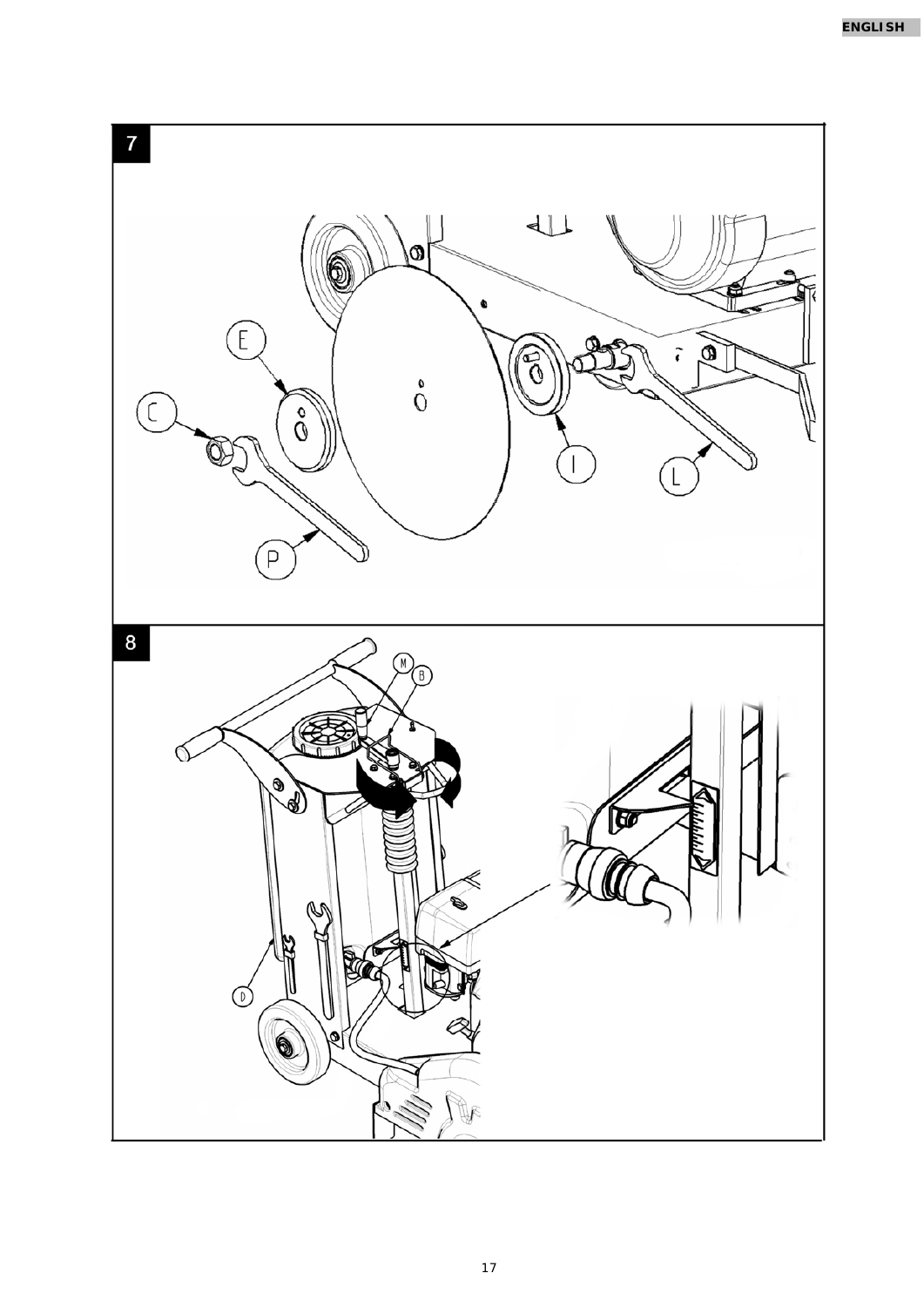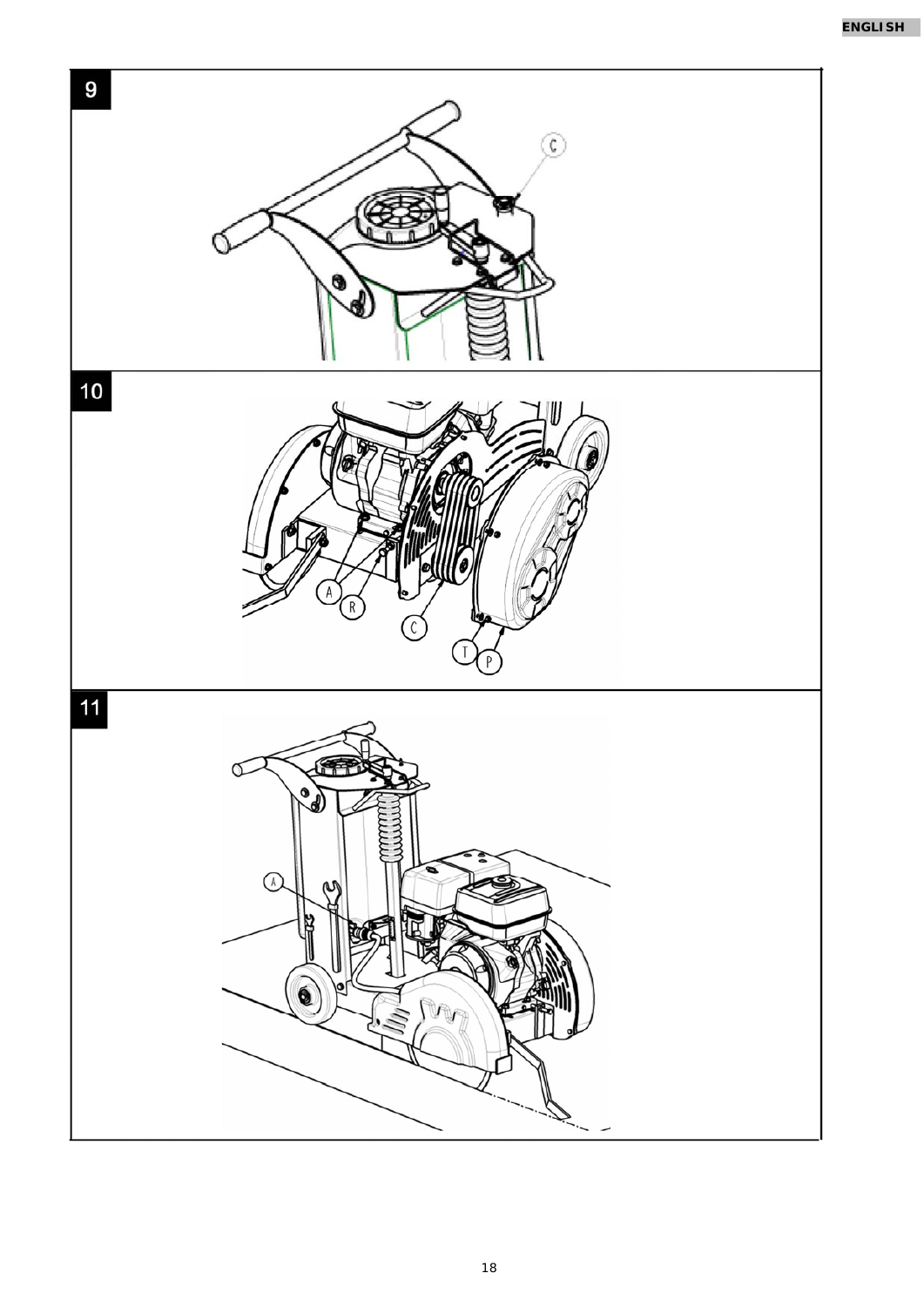# <span id="page-16-0"></span>WARRANTY CERTIFICATE **AFTER-SALES SERVICE**

## **COPY FOR THE END USER**

| <b>MACHINE DATA</b> |                      |  |
|---------------------|----------------------|--|
|                     |                      |  |
|                     |                      |  |
|                     |                      |  |
|                     |                      |  |
|                     |                      |  |
|                     |                      |  |
|                     |                      |  |
|                     | Number plate sticker |  |
|                     |                      |  |
|                     |                      |  |
|                     |                      |  |
|                     |                      |  |
|                     |                      |  |
|                     |                      |  |
|                     |                      |  |
|                     |                      |  |
|                     |                      |  |
|                     |                      |  |

## **END USER DATA** NAME

| <b>ADDRESS</b> |      |  |
|----------------|------|--|
| ZIP CODE       |      |  |
| CITY/COUNTRY   |      |  |
| Tel.:          | Fax: |  |
|                |      |  |
| e-mail         |      |  |

## **DEALER SIGNATURE CUSTOMER SIGNATURE**

#### **WARRANTY CONDITIONS**

1.) SIMA, S.A. fully guarantees all its products against defects in design, taking responsibility in the repairs or the faulty equipment for a period of ONE year from the original date of purchase. The date of purchase must appear on the warranty voucher enclosed.

2.) The warranty covers exclusively labour, repairing and substitution of the pieces considered to be defective by our technical staff .The model and serial number must be indicated in the warranty certificate

3.) Any other expenses like transport costs, travelling… would be on behalf of the buyer.

4.) The warranty does not cover any damage caused by the normal wear, undue usage, overloading, inadequate installation or bad conservation of the machine.

5.) Only SIMA S.A or any authorized SIMA dealer can repair the faulty machines being SIMA´s technical department which can accept or not the reparation on warranty. If the reparation or substitution of the pieces is done without SIMA authorisation.

6.) The warranty would be cancelled under the following cases:

a) Any Warranty certificate manipulation or modification

b) Unauthorized by SIMA S.A technical department reparations, modifications or substitution of any part of the machine.

c) Unauthorized by SIMA S.A technical department, not approved devices installation

7.) SIMA S.A. does not assume the responsibility on indirect damages due to machine breakdown, like transport costs, telephone calls, and losing of personal goods or business, wage or incomes.

8.) In case of breaking down in a motor or engine during the warranty period they have to be send to SIMA S.A or to the technical service authorized in the country by the manufacturer of themselves

9.) To be benefit of the warranty, the warranty certificate must be in SIMA S.A premises within 30 days period from the purchasing date. To claim the warranty, the purchasing invoice has to be attached stamped by the dealer including on it the serial number of the machine.



SOCIEDAD INDUSTRIAL DE MAQUINARIA ANDALUZA, S.A. POL. IND. JUNCARIL, C/ALBUÑOL, PARC. 250 18220 ALBOLOTE (GRANADA) Telf.: 34 - 958-49 04 10 – Fax: 34 - 958-46 66 45 FABRICACIÓN DE MAQUINARIA PARA LA CONSTRUCCIÓN ESPAÑA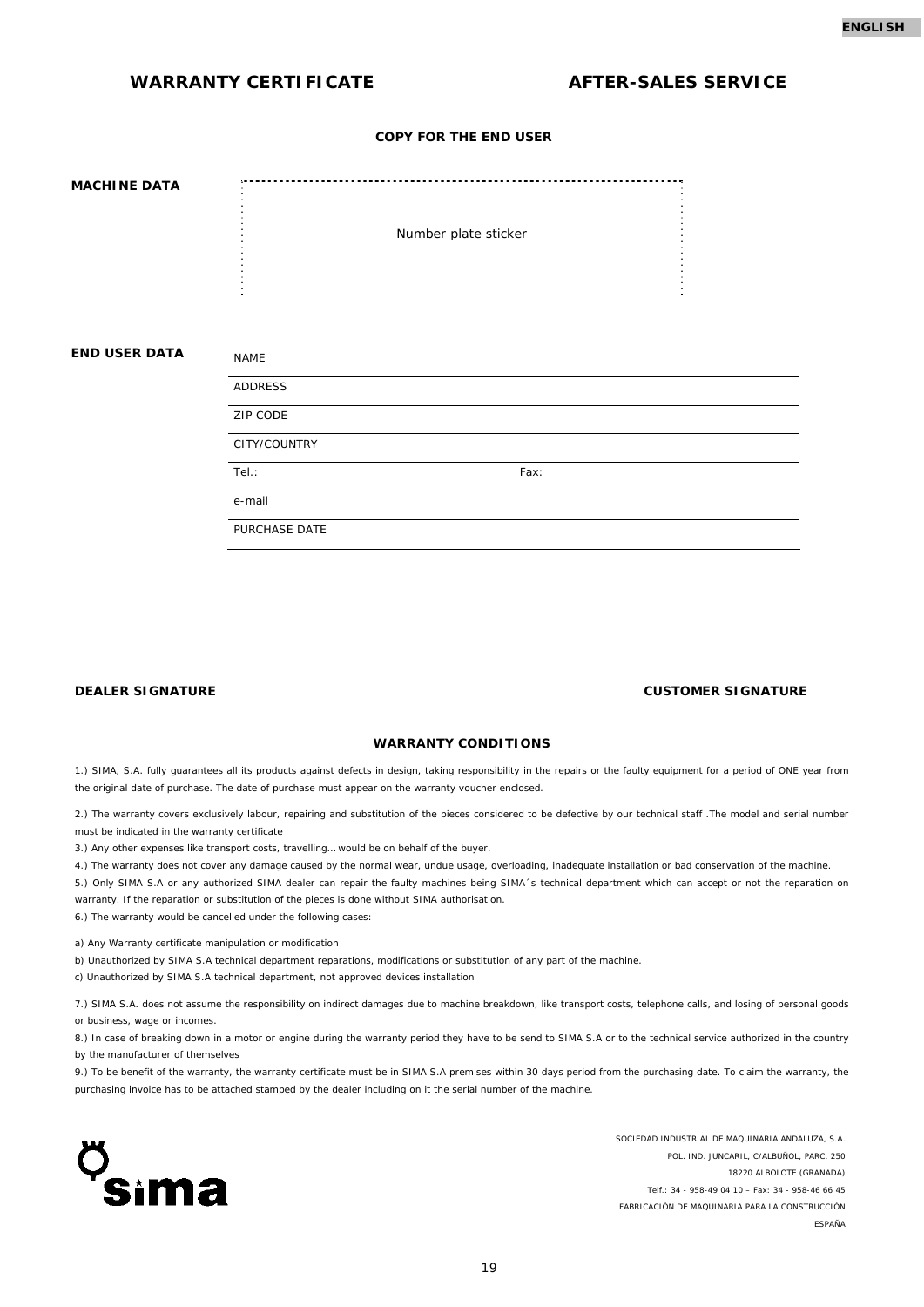**ENGLISH**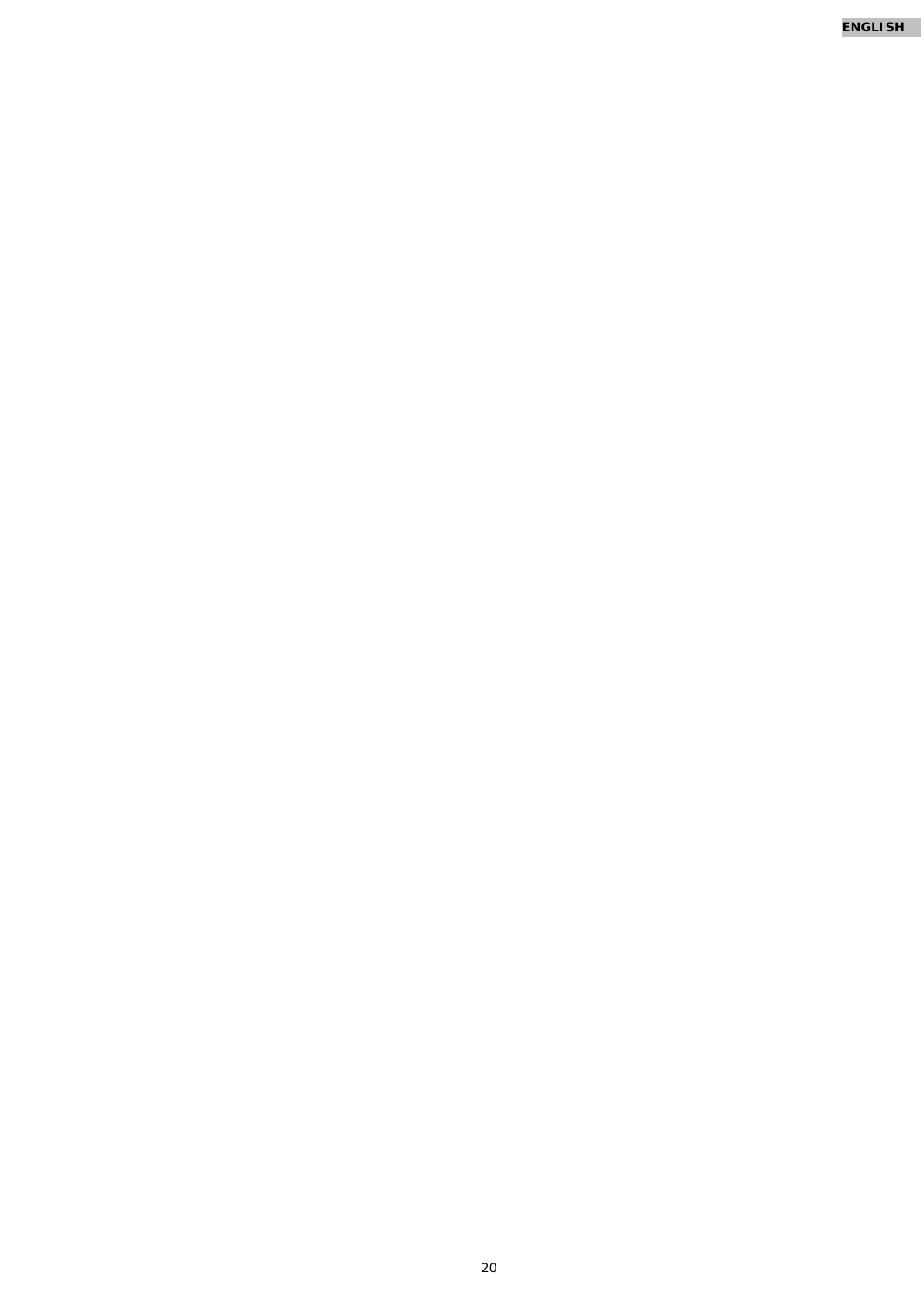## <span id="page-18-0"></span>**WARRANTY CERTIFICATE POST-SALES SERVICE**

## **COPY FOR THE END USER**

| <b>MACHINE DETAILS</b> |                      |  |
|------------------------|----------------------|--|
|                        |                      |  |
|                        |                      |  |
|                        |                      |  |
|                        |                      |  |
|                        |                      |  |
|                        |                      |  |
|                        |                      |  |
|                        | Number plate sticker |  |
|                        |                      |  |
|                        |                      |  |
|                        |                      |  |
|                        |                      |  |
|                        |                      |  |
|                        |                      |  |
|                        |                      |  |
|                        |                      |  |
|                        |                      |  |
|                        |                      |  |

## **END USER DETAILS** NAME

| <b>ADDRESS</b> |      |  |
|----------------|------|--|
| ZIP CODE       |      |  |
| CITY/COUNTRY   |      |  |
|                |      |  |
| Tel.:          | Fax: |  |
| e-mail         |      |  |

## **DEALER SIGNATURE CUSTOMER SIGNATURE**

## **WARRANTY CONDITIONS**

1.) SIMA, S.A. fully guarantees all its products against defects in design, taking responsibility in the repairs or the faulty equipment for a period of ONE year from the original date of purchase. The date of purchase must appear on the enclosed warranty voucher.

2.) The warranty covers exclusively labour, repair and substitution of the parts considered being defective by our technical staff. The model and serial number must be indicated in the warranty certificate

3.) Any other expenses like transport costs, travelling… would be on behalf of the buyer.

4.) The warranty does not cover any damage caused by the normal wear, undue usage, overloading, inadequate installation or bad conservation of the machine.

5.) Only SIMA S.A or any authorized SIMA dealer can repair the faulty machines being SIMA´s technical department which can accept or refuse the reparation under warranty. If the reparation or substitution of the pieces is done without SIMA authorisation.

6.) The warranty would be cancelled under the following cases:

a) Any Warranty certificate manipulation or modification

b) Unauthorized by SIMA S.A technical department reparations, modifications or substitution of any part of the machine.

c) Unauthorized by SIMA S.A technical department, not approved devices installation

7.) SIMA S.A. does not assume the responsibility on indirect damages due to machine breakdown, like transport costs, telephone calls, and losing of personal goods or business, wage or incomes.

8.) In case of breaking down in a motor or engine during the warranty period they have to be send to SIMA S.A or to the technical service authorized in the country by the manufacturer of themselves

9.) To be benefit of the warranty, the warranty certificate must be in SIMA S.A premises within 30 days period from the purchasing date. To claim the warranty, the purchasing invoice has to be attached stamped by the dealer including on it the serial number of the machine.



SOCIEDAD INDUSTRIAL DE MAQUINARIA ANDALUZA, S.A. POL. IND. JUNCARIL, C/ ALBUÑOL, PARC. 250 18220 ALBOLOTE (GRANADA) TEL.: 34 - 958-49 04 10 – FAX: 34 - 958-46 66 45 MANUFACTURING LIGHT MACHINERY FOR CONSTRUCTION